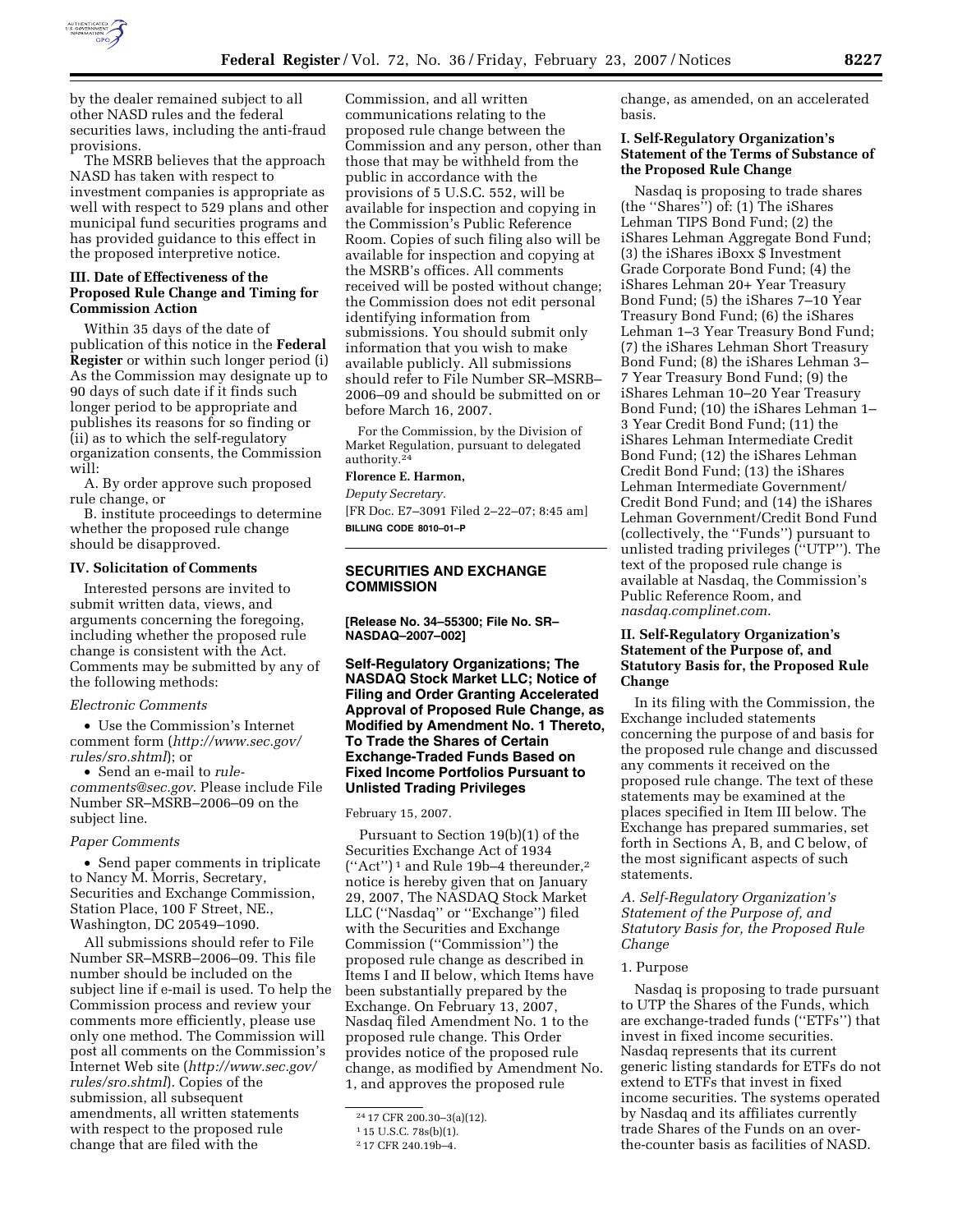The iShares Lehman TIPS Bond Fund seeks investment results that correspond generally to the price and yield performance, before fees and expenses, of the inflation-protected sector of the U.S. Treasury market, as defined by the Lehman Brothers U.S. TIPS Index.3 The Lehman Brothers U.S. TIPS Index measures the performance of inflationprotected public obligations of the U.S. Treasury, commonly known as ''TIPS.'' The Commission previously approved the original listing and trading of shares of this Fund on the New York Stock Exchange, Inc. (''NYSE'').4

The iShares Lehman Aggregate Bond Fund seeks investment results that correspond generally to the price and yield performance, before fees and expenses, of the total U.S. investmentgrade bond market, as defined by the Lehman Brothers U.S. Aggregate Index. The Lehman Brothers U.S. Aggregate Index measures the performance of the total U.S. investment-grade bond market, which includes investmentgrade U.S. Treasury bonds, governmentrelated bonds, investment-grade corporate bonds, mortgage pass-through securities, commercial mortgage-backed securities, and asset-backed securities that are publicly offered for sale in the United States. The Commission previously approved the original listing and trading of shares of this Fund on the American Stock Exchange LLC (''Amex'').5

The iShares iBoxx \$ Investment Grade Corporate Bond Fund (formerly the iShares GS \$ InvesTop Corporate Bond Fund) seeks investment results that correspond generally to the price and yield performance, before fees and expenses, of a segment of the U.S. investment-grade corporate bond market, as defined by the iBoxx \$ Liquid Investment Grade Index (formerly the GS \$ InvesTop Index). The iBoxx \$ Liquid Investment Grade Index measures the performance of a fixed number of highly liquid, investmentgrade corporate bonds. The Commission previously approved the original listing and trading of shares of this Fund on Amex.6

The iShares Lehman 20+ Year Treasury Bond Fund seeks investment results that correspond generally to the price and yield performance, before fees and expenses, of the long-term sector of the U.S. Treasury market, as defined by the Lehman Brothers 20+ Year U.S. Treasury Index. The Lehman Brothers 20+ Year Treasury Index measures the performance of public obligations of the U.S. Treasury that have a remaining maturity of 20 or more years. The Commission previously approved the original listing and trading of shares of this Fund on Amex.7

The iShares Lehman 7–10 Year Treasury Bond Fund seeks investment results that correspond generally to the price and yield performance, before fees and expenses, of the intermediate-term sector of the U.S. Treasury market, as defined by the Lehman Brothers 7–10 Year U.S. Treasury Index. The Lehman Brothers 7–10 Year Treasury Index measures the performance of public obligations of the U.S. Treasury that have a remaining maturity of greater than or equal to seven years and less than ten years. The Commission previously approved the original listing and trading of shares of this Fund on Amex.8

The iShares Lehman 1–3 Year Treasury Bond Fund seeks investment results that correspond generally to the price and yield performance, before fees and expenses, of the short-term sector of the U.S. Treasury market, as defined by the Lehman Brothers 1–3 Year U.S. Treasury Index. The Lehman Brothers 1–3 Year U.S. Treasury Index measures the performance of public obligations of the U.S. Treasury that have a remaining maturity of greater than or equal to one year and less than three years. The Commission previously approved the original listing and trading of shares of this Fund on Amex.9

The iShares Lehman Short Treasury Bond Fund seeks investment results that correspond generally to the price and yield performance, before fees and expenses, of the short-term sector of the U.S. Treasury market, as defined by the Lehman Brothers Short U.S. Treasury Index. The Lehman Brothers Short U.S. Treasury Index measures the performance of public obligations of the U.S. Treasury that have a remaining maturity of between one and 12 months. The Commission previously approved

the original listing and trading of shares of this Fund on NYSE.10

The iShares Lehman 3–7 Year Treasury Bond Fund seeks investment results that correspond generally to the price and yield performance, before fees and expenses, of the intermediate-term sector of the U.S. Treasury market, as defined by the Lehman Brothers 3–7 Year U.S. Treasury Index. The Lehman Brothers 3–7 Year U.S. Treasury Index measures the performance of public obligations of the U.S. Treasury that have a remaining maturity of greater than or equal to three years and less than seven years. The Commission previously approved the original listing and trading of shares of this Fund on NYSE.11

The iShares Lehman 10–20 Year Treasury Bond Fund seeks investment results that correspond generally to the price and yield performance, before fees and expenses, of the long-term sector of the U.S. Treasury market, as defined by the Lehman Brothers 10–20 Year U.S. Treasury Index. The Lehman Brothers 10–20 Year U.S. Treasury Index measures the performance of public obligations of the U.S. Treasury that have a remaining maturity of greater than or equal to ten years and less than 20 years. The Commission previously approved the original listing and trading of shares of this Fund on NYSE.12

The iShares Lehman 1–3 Year Credit Bond Fund seeks investment results that correspond generally to the price and yield performance, before fees and expenses, of the investment-grade credit sector of the U.S. bond market, as defined by the Lehman Brothers 1–3 Year U.S. Credit Index. The Lehman Brothers 1–3 Year U.S. Credit Index measures the performance of investment-grade corporate debt and sovereign, supranational, local authority, and non-U.S. agency bonds that have a remaining maturity of greater than or equal to one year and less than three years. The Commission previously approved the original listing and trading of shares of this Fund on NYSE.13

The iShares Lehman Intermediate Credit Bond Fund seeks investment results that correspond generally to the price and yield performance, before fees and expenses, of the investment-grade credit sector of the U.S. bond market, as defined by the Lehman Brothers Intermediate U.S. Credit Index. The

<sup>3</sup>E-mail from John Yetter, Deputy General Counsel, Nasdaq, to Edward Cho, Special Counsel, Division of Market Regulation, Commission, on February 8, 2007 (correcting the name of the Lehman Brothers U.S. TIPS Index).

<sup>4</sup>*See* Securities Exchange Act Release No. 48881 (December 4, 2003), 68 FR 69739 (December 15, 2003) (SR–NYSE–2003–39).

<sup>5</sup>*See* Securities Exchange Act Release No. 48534 (September 24, 2003), 68 FR 56353 (September 30, 2003) (SR–Amex–2003–75).

<sup>6</sup>*See* Securities Exchange Act Release No. 46252 (July 24, 2002), 67 FR 49715 (July 31, 2002) (SR– Amex–2001–35).

<sup>7</sup>*See id*.

<sup>8</sup>*See id*.

<sup>9</sup>*See id.* 

<sup>10</sup>*See* Securities Exchange Act Release No. 54916 (December 11, 2006), 71 FR 76008 (December 19, 2006) (SR–NYSE–2006–70).

<sup>11</sup>*See id.* 

<sup>12</sup>*See id.* 

<sup>13</sup>*See id.*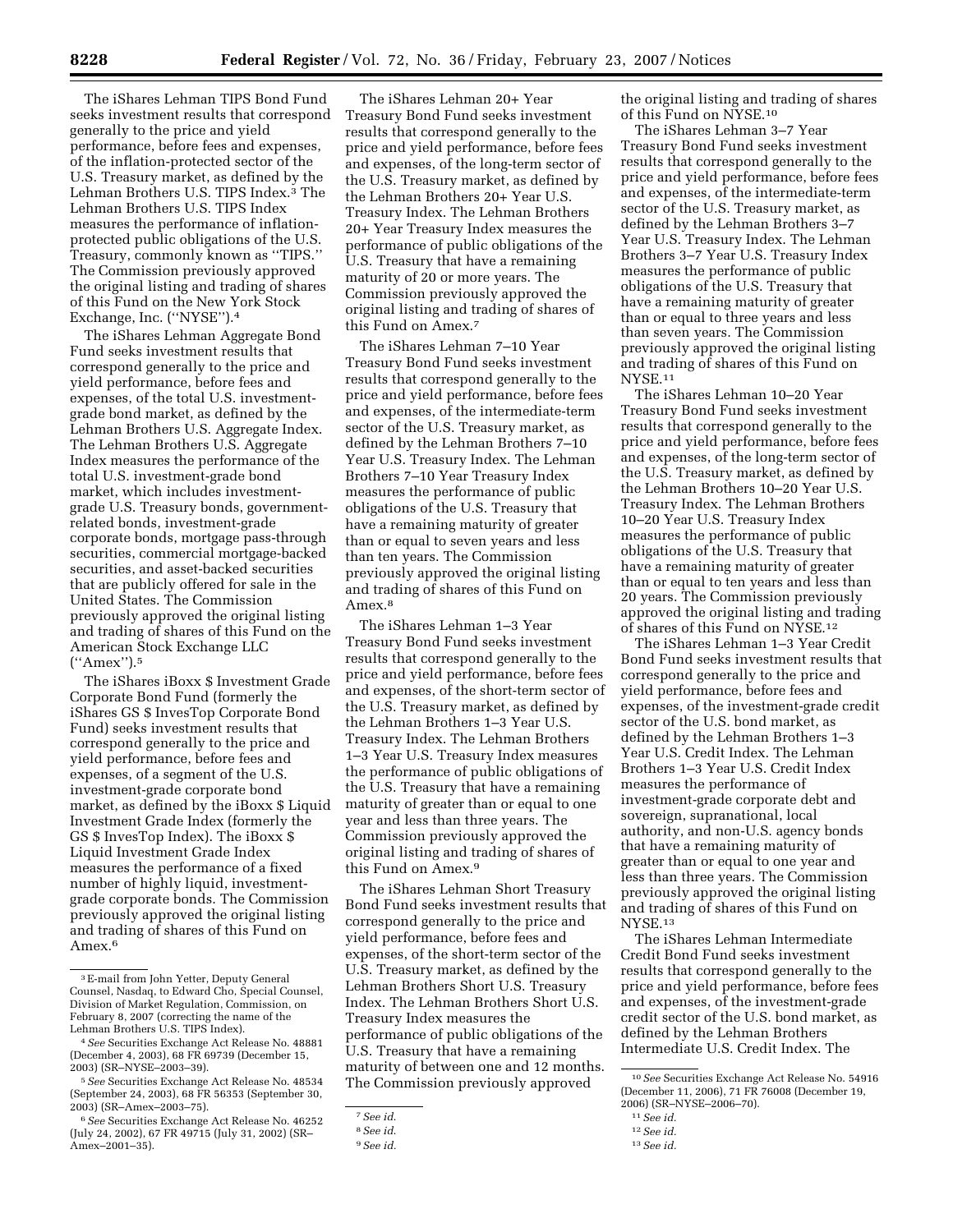Lehman Brothers Intermediate U.S. Credit Index measures the performance of investment-grade corporate debt and sovereign, supranational, local authority, and non-U.S. agency bonds that have a remaining maturity of greater than or equal to one year and less than ten years. The Commission previously approved the original listing and trading of shares of this Fund on NYSE.14

The iShares Lehman Credit Bond Fund seeks investment results that correspond generally to the price and yield performance, before fees and expenses, of the investment-grade credit sector of the U.S. bond market, as defined by the Lehman Brothers U.S. Credit Index. The Lehman Brothers U.S. Credit Index measures the performance of investment-grade corporate debt and sovereign, supranational, local authority, and non-U.S. agency bonds that have a remaining maturity of greater than or equal to one year. The Commission previously approved the original listing and trading of shares of this Fund on NYSE.15

The iShares Lehman Intermediate Government/Credit Bond Fund seeks investment results that correspond generally to the price and yield performance, before fees and expenses, of the investment-grade credit sector of the U.S. bond market and the total U.S. Treasury market, as defined by the Lehman Brothers Intermediate U.S. Government/Credit Index. The Lehman Brothers Intermediate U.S. Government/ Credit Index measures the performance of U.S. dollar-denominated U.S. Treasury securities and governmentrelated and investment-grade U.S. corporate securities that have a remaining maturity of greater than or equal to one year and less than ten years. The Commission previously approved the original listing and trading of shares of this Fund on NYSE.16

The iShares Lehman Government/ Credit Bond Fund seeks investment results that correspond generally to the price and yield performance, before fees and expenses, of the U.S. government and investment-grade U.S. corporate securities of the U.S. bond market, as defined by the Lehman Brothers U.S. Government/Credit Index. The Lehman Brothers U.S. Government/Credit Index measures the performance of U.S. dollar-denominated U.S. Treasury securities and government-related and investment-grade U.S. corporate securities that have a remaining maturity of greater than or equal to one

16*See id.* 

year. The Commission previously approved the original listing and trading of shares of this Fund on NYSE.17

The foregoing underlying indexes on which the Funds are based are referred to herein collectively as the ''Indexes.'' The exact composition and methodologies of each Index are described in detail in the filings pursuant to which NYSE and Amex sought to originally list and trade the Shares of the Funds.18

Quotations for and last sale information regarding the Fund Shares are disseminated through the Consolidated Tape System (''CTS''). On each business day, the list of names and amount of each security constituting the current Deposit Securities 19 and the Balancing Amount 20 effective as of the previous business day will be made available through the National Securities Clearing Corporation (''NSCC''). An amount per Share representing the sum of the estimated Balancing Amount effective through and including the previous business day, plus the current value of the Deposit Securities in U.S. dollars, on a per-Share basis (the Intraday Optimized Portfolio Value or ''IOPV''), will be calculated by an independent third party, such as Bloomberg L.P., every 15 seconds during Nasdaq's regular trading hours and disseminated every 15 seconds through the CTS. Because NSCC does not disseminate information about the Portfolio Deposit immediately following the end of regular market hours, an updated IOPV cannot be calculated during Nasdaq's post-market trading session, 4:15 p.m. to 8 p.m. Eastern Time ("ET").

Nasdaq states that NYSE and Amex, as applicable, disseminate on a daily basis a variety of data with respect to each Fund by means of the Consolidated Tape Association/Consolidated Quotation High Speed Lines, including information with respect to recent NAV for each Fund, shares outstanding, and the estimated cash amount and total cash amount per Creation Unit

19 Deposit Securities are the designated portfolio of securities that correspond generally to the price and yield performance of the relevant Fund's Index to be deposited in-kind for the purchase of blocks of 50,000 Shares, each such block referred to as a ''Creation Unit Aggregation.''

20The Balancing Amount is an amount equal to the difference between the net asset value (''NAV'') of the Fund and the total aggregate market value, per Creation Unit Aggregation, of the Deposit Securities. The deposit of the requisite Deposit Securities and the Balancing Amount are collectively referred to as the ''Portfolio Deposit,'' which represents the minimum initial and subsequent investment amount for a Creation Unit Aggregation.

Aggregation. In addition, the iShares Web site (*http://www.ishares.com/ fund*\_*info*), which is publicly accessible at no charge, contains the following information, on a per-Share basis, for each Fund: (1) The prior business day's NAV; (2) the mid-point of the bid-ask price and a calculation of the premium or discount of such price against such NAV; and (3) data in chart format displaying the frequency distribution of discounts and premiums of the bid-ask price against the NAV, within appropriate ranges, for each of the four previous calendar quarters.

The value of each Index is calculated once each trading day and is available from major market data vendors. The NAV for each Fund is calculated and disseminated daily through a number of sources, including the Web sites of the original listing exchanges, as applicable, the iShares Web site, and CTS.

Nasdaq states that it will halt trading in the Shares of a Fund under the conditions specified in Nasdaq Rules 4120 and 4121. The conditions for a trading halt include a regulatory halt by the original listing market. UTP trading in the Shares will also be governed by provisions of Nasdaq Rule 4120 relating to temporary interruptions in the calculation or wide dissemination of the IOPV or the value of the Index.21 Additionally, the Exchange states that it may cease trading the Shares if other unusual conditions or circumstances exist, which, in the opinion of the Exchange, make further dealings on the Exchange detrimental to the maintenance of a fair and orderly market. The Exchange represents that it would follow any procedures with respect to trading halts as set forth in Nasdaq Rule 4120(b).

Nasdaq deems the Shares of the Funds to be equity securities, and therefore, trading in the Shares will be subject to Nasdaq's existing rules governing the trading of equity securities. The primary trading hours for the Shares on Nasdaq will be 9:30 a.m. to 4:15 p.m. ET. The Shares will also be traded on Nasdaq in a post-market session from 4:15 p.m. to 8 p.m. ET.22 Nasdaq represents that it has in place appropriate rules to facilitate

<sup>14</sup>*See id.* 

<sup>15</sup>*See id.* 

<sup>17</sup>*See id.* 

<sup>18</sup>*See supra* notes 4, 5, 6, and 10.

<sup>21</sup>*See* Securities Exchange Act Release No. 55269 (February 9, 2007), 72 FR 7490 (February 15, 2007) (SR–NASDAQ–2006–050).

<sup>22</sup>Nasdaq relies on the listing market to monitor dissemination of the IOPV during Nasdaq's regular market hours (9:30 a.m. to 4:15 p.m. ET). Currently, updated Index values are not calculated during Nasdaq's post-market session; however, if in the future such values are calculated, Nasdaq would not trade the Fund Shares unless such official Index values were widely disseminated.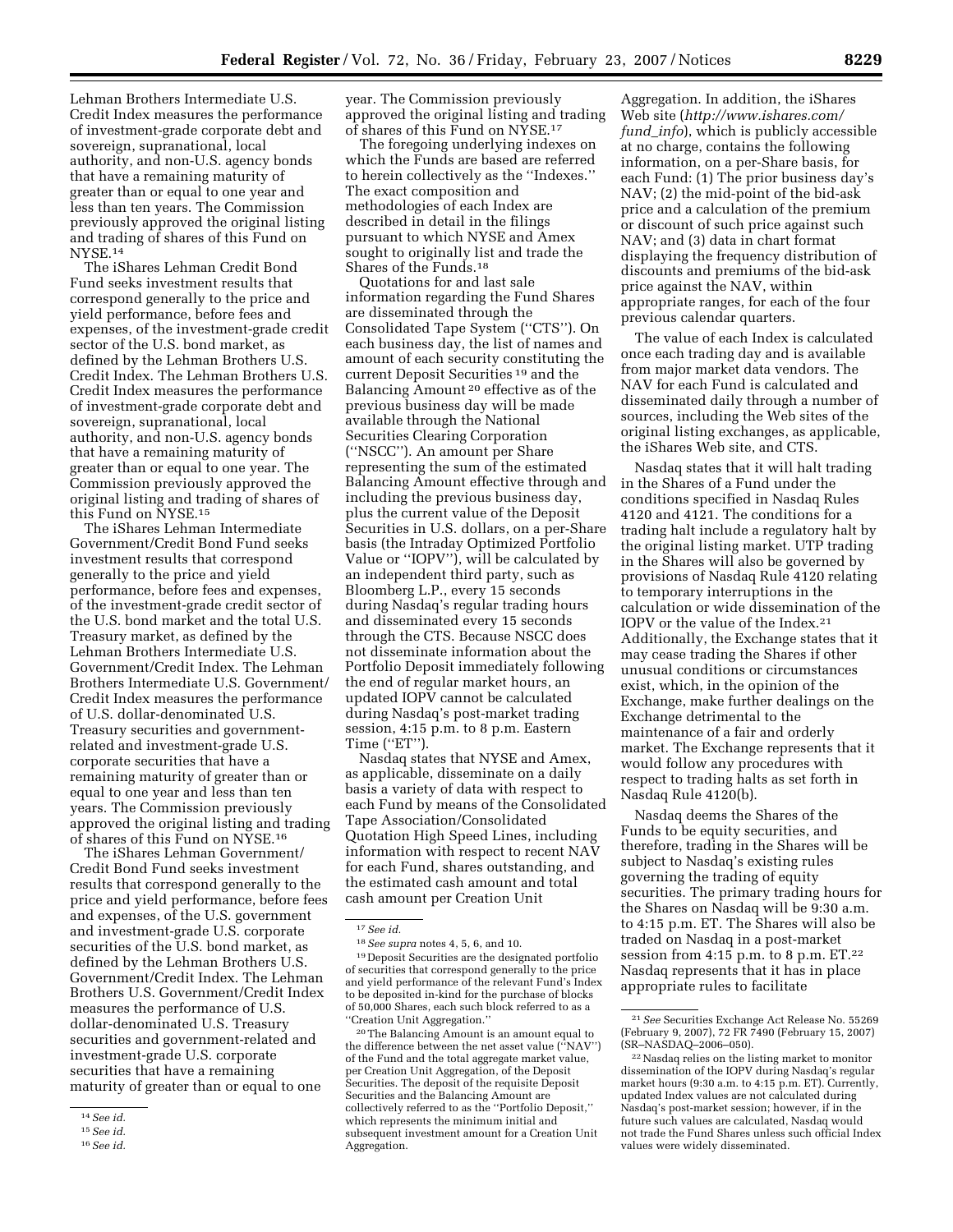transactions in the Shares during all trading sessions.

In connection with the trading of the Shares, Nasdaq will inform its members in an Information Circular of the special characteristics and risks associated with trading the Shares, as well as the requirements of Nasdaq Rule 2310, which requires Nasdaq members to determine that a particular security is suitable for a customer before recommending a transaction in it. Nasdaq also would require its members to deliver a prospectus or product description to investors purchasing the Shares prior to or concurrently with a transaction in the Shares.

Nasdaq believes that its surveillance procedures are adequate to address any concerns about the trading of the Shares on Nasdaq. Trading of the Shares through NASD facilities operated by Nasdaq is currently subject to NASD's surveillance procedures for equity securities in general and ETFs in particular. After Nasdaq begins to operate as an exchange with respect to securities not listed on Nasdaq, NASD, on behalf of Nasdaq, will continue to surveil Nasdaq trading, including Nasdaq trading of the Shares. Nasdaq's transition to exchange status will not result in any change in the surveillance process with respect to the Shares.23

#### 2. Statutory Basis

The proposal is consistent with Section  $6(b)$  of the Act<sup>24</sup> in general and Section  $6(b)(5)$  of the Act<sup>25</sup> in particular in that it is designed to prevent fraudulent and manipulative acts and practices, to promote just and equitable principles of trade, to remove impediments to, and perfect the mechanism of a free and open market, and, in general, to protect investors and the public interest. In addition, the proposal is consistent with Rule 12f–5 under the Act 26 because Nasdaq deems the Shares to be equity securities, thus rendering trading in the Shares subject to the Exchange's existing rules governing the trading of equity securities.

## *B. Self-Regulatory Organization's Statement on Burden on Competition*

The Exchange does not believe that the proposed rule change will result in any burden on competition that is not necessary or appropriate in furtherance of the purpose of the Act.

# *C. Self-Regulatory Organization's Statement on Comments on the Proposed Rule Change Received From Members, Participants or Others*

The Exchange has neither solicited nor received written comments on the proposed rule change.

## **III. Solicitation of Comments**

Interested persons are invited to submit written data, views, and arguments concerning the foregoing, including whether the proposed rule change is consistent with the Act. Comments may be submitted by any of the following methods:

#### *Electronic Comments*

• Use the Commission's Internet comment form (*http://www.sec.gov/ rules/sro.shtml*); or

• Send an e-mail to *rulecomments@sec.gov.* Please include File Number SR–NASDAQ–2007–002 on the subject line.

### *Paper Comments*

• Send paper comments in triplicate to Nancy M. Morris, Secretary, Securities and Exchange Commission, 100 F Street, NE., Washington, DC 20549–1090.

All submissions should refer to File Number SR–NASDAQ–2007–002. This file number should be included on the subject line if e-mail is used. To help the Commission process and review your comments more efficiently, please use only one method. The Commission will post all comments on the Commission's Internet Web site (*http://www.sec.gov/ rules/sro.shtml*). Copies of the submission, all subsequent amendments, all written statements with respect to the proposed rule change that are filed with the Commission, and all written communications relating to the proposed rule change between the Commission and any person, other than those that may be withheld from the public in accordance with the provisions of 5 U.S.C. 552, will be available for inspection and copying in the Commission's Public Reference Room. Copies of such filing also will be available for inspection and copying at the principal offices of Nasdaq. All comments received will be posted without change; the Commission does not edit personal identifying information from submissions. You should submit only information that you wish to make available publicly. All submissions should refer to File

Number SR–NASDAQ–2007–002 and should be submitted on or before March 16, 2007.

# **IV. Commission's Findings and Order Granting Accelerated Approval of the Proposed Rule Change**

After careful review, the Commission finds that the proposed rule change, as amended, is consistent with the requirements of the Act and the rules and regulations thereunder applicable to a national securities exchange.27 In particular, the Commission finds that the proposed rule change is consistent with Section 6(b)(5) of the Act,<sup>28</sup> which requires that an exchange have rules designed, among other things, to promote just and equitable principles of trade, to remove impediments to and perfect the mechanism of a free and open market and a national market system, and in general to protect investors and the public interest. The Commission believes that this proposal should benefit investors by increasing competition among markets that trade the Shares.

In addition, the Commission finds that the proposal is consistent with Section 12(f) of the Act,<sup>29</sup> which permits an exchange to trade, pursuant to UTP, a security that is listed and registered on another exchange.30 The Commission notes that it previously approved the listing and trading of the Shares on NYSE and Amex, as applicable.<sup>31</sup> The Commission also finds that the proposal is consistent with Rule 12f–5 under the Act,32 which provides that an exchange shall not extend UTP to a security unless the exchange has in effect a rule or rules providing for transactions in the class or type of security to which the exchange extends UTP. The Exchange has represented that it meets this requirement because it deems the Shares to be equity securities, thus rendering trading in the Shares subject to the Exchange's existing rules

30Section 12(a) of the Act, 15 U.S.C. 78*l*(a), generally prohibits a broker-dealer from trading a security on a national securities exchange unless the security is registered on that exchange pursuant to Section 12 of the Act. Section 12(f) of the Act excludes from this restriction trading in any security to which an exchange "extends UTP." When an exchange extends UTP to a security, it allows its members to trade the security as if it were listed and registered on the exchange even though it is not so listed and registered.

<sup>23</sup>Surveillance of all trading on NASD facilities operated by Nasdaq is currently conducted by NASD. Following Nasdaq's transition to exchange status, NASD will continue to surveil trading, pursuant to a regulatory services agreement. Nasdaq is responsible for NASD's performance under this regulatory services agreement.

<sup>24</sup> 15 U.S.C. 78f(b).

<sup>25</sup> 15 U.S.C. 78f(b)(5).

<sup>26</sup> 17 CFR 240.12f–5.

 $^{\rm 27}$  In approving this rule change, the Commission notes that it has considered the proposed rule's impact on efficiency, competition, and capital formation. *See* 15 U.S.C. 78c(f).

<sup>28</sup> 15 U.S.C. 78f(b)(5).

<sup>29</sup> 15 U.S.C. 78*l*(f).

<sup>31</sup>*See supra* notes 4, 5, 6, and 10.

<sup>32</sup> 17 CFR 240.12f–5.